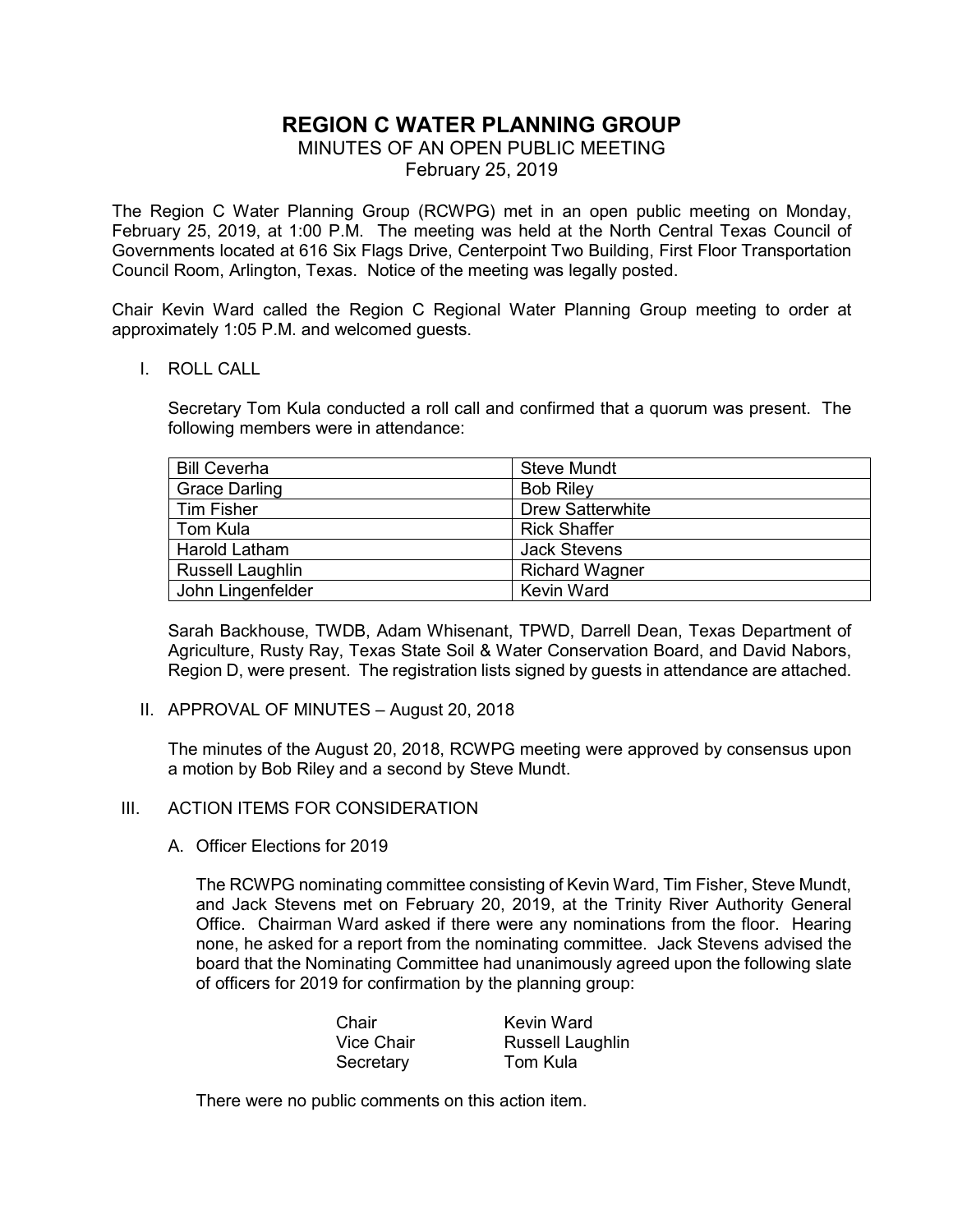Upon a motion by Tim Fisher, and a second by Drew Satterwhite, the RCWPG voted unanimously to elect the nominees to serve as the 2019 officers effective immediately upon meeting adjournment.

B. Consider Approval of Remaining Scope for Task 5A and approve request to TWDB for Notice-to-proceed; Approve TRA to contract for all remaining 2021 Region C Planning funds

Simone Kiel, FNI, led this discussion and advised that the consultants have developed a scope of work and associated fee for the remaining work to be done under this task. Ms. Kiel provided the following information to the water planning group:

- Region C total Task 5A budget is \$1,095,005
	- o TWDB authorized \$412,500 on July 12, 2018
	- o Unauthorized Task 5A budget is \$682,505
- Authorized Scope
	- o Many of larger Major Water Providers (MWP)
- Request is to complete the water management strategy analysis and Chapter 5 of Plan
	- o 400 WUGs with needs
- Strategies to be Evaluated
	- o Infrastructure/WTP Improvements
	- o Reuse
	- o New Groundwater Development
	- o Purchase water/contracts
	- o New Surface Water
	- o Aquifer Storage and Recovery
	- o Regional Projects
	- o Dredging Existing lakes
	- o Authorize Conservation
- Scope of Work
	- o Over 150 Strategies/Projects
		- **Describe, evaluate cost**
		- Coordinate with Sponsor
		- **Document**
	- o Database Entry
	- o Chapter 5: IPP and Final

RCWPG considered approval of the scope, fee, and request for Notice to Proceed from TWDB. RCWPG also considered authorizing TRA to execute a contract amendment with TWDB to include this new scope of work and all remaining funds for the 2021 Region C Plan.

Grace Darling asked if the consultants will be comparing strategies. Ms. Kiel confirmed and advised that the strategies will be presented in the Regional Water Plan and presented to the sponsor, if there is one. Steve Mundt asked if Freese and Nichols will be performing all the work on the Water Management Strategies. Amy Kaarlela stated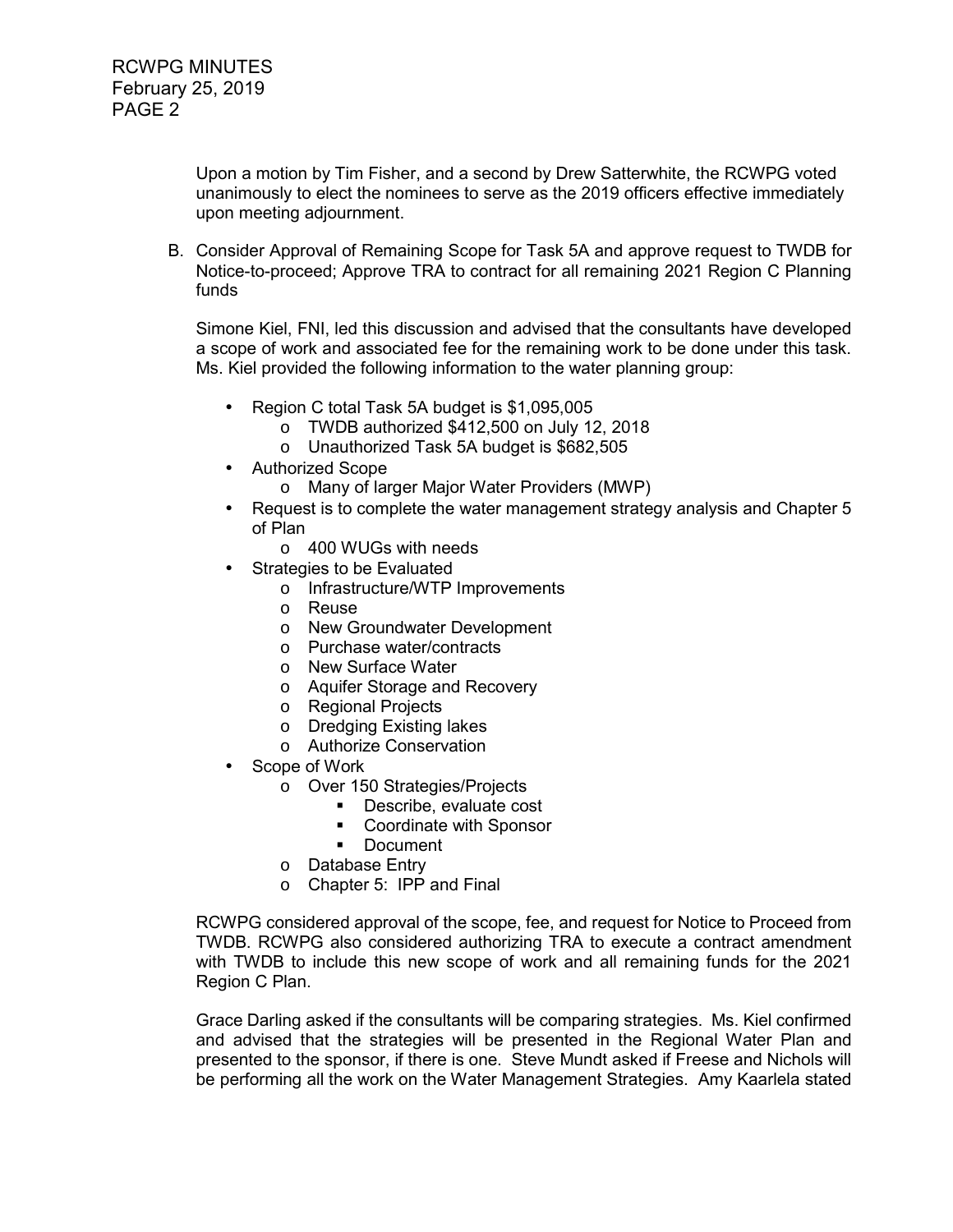there will be a team of FNI, APAI, and CP&Y. Cooksey will coordinate the associated press releases.

There were no public comments on this action item.

Upon a motion by Jack Stevens, and a second by John Lingenfelder, the RCWPG voted unanimously to approve the remaining Scope for Task 5A as amended to include conservation; and approve the Trinity River Authority of Texas (TRA) to contract for all remaining 2021 Region C. Planning funds.

C. Consider Approval of Task 8 subcommittee recommendation

Amy Kaarlela, FNI, led the discussion and advised that the Task 8 Subcommittee met on August 20, 2018. Ms. Kaarlela asked Chairman Jack Stevens to report on the results of the meeting. Chairman Jack Stevens advised that the Task 8 Subcommittee approved the following motions for presentation to the Region C planning group at the next regular open meeting, February 25, 2019:

- 1. The Task 8 subcommittee recommends that the Region C Planning Group continue to support previous unique reservoir site designations and continue to recommend that George Parkhouse (North) be recommended as a unique reservoir site again in this round of planning, and
- 2. Recommends that the Region C Planning Group recommend no ecologically unique river or stream segments in this round of planning.

There were no public comments on this action item.

Upon a motion by Jack Stevens, and a second by Rick Shaffer, the RCWPG voted unanimously to approve the Task 8 Subcommittee recommendations as follows:

- 1. The Region C WPG continues to support previous unique reservoir site designations and continues to recommend that George Parkhouse (North) be recommended as a unique reservoir site in this round of planning; and
- 2. Recommends no ecologically unique river or stream segments in this round of planning.
- D. Consider Approval of Letter to TWDB Requesting Specific Hydrologic Variances to Water Availability Models

The RCWPG considered approval of a letter to TWDB requesting hydrologic variances to TCEQ's official WAM Run 3 model that is required in determining available surface water supplies for Water Management Strategies.

Amy Kaarlela, FNI, led the discussion and noted that the consultants must use TCEQ Water Availability Models (WAM Run3) to determine surface water supplies. The TCEQ WAM was originally used to determine if new water rights could be issued, but was adapted to regional planning. The TWDB amended RWPG guidelines allow for variances to the WAM Run3. Variances require written approval from TWDB's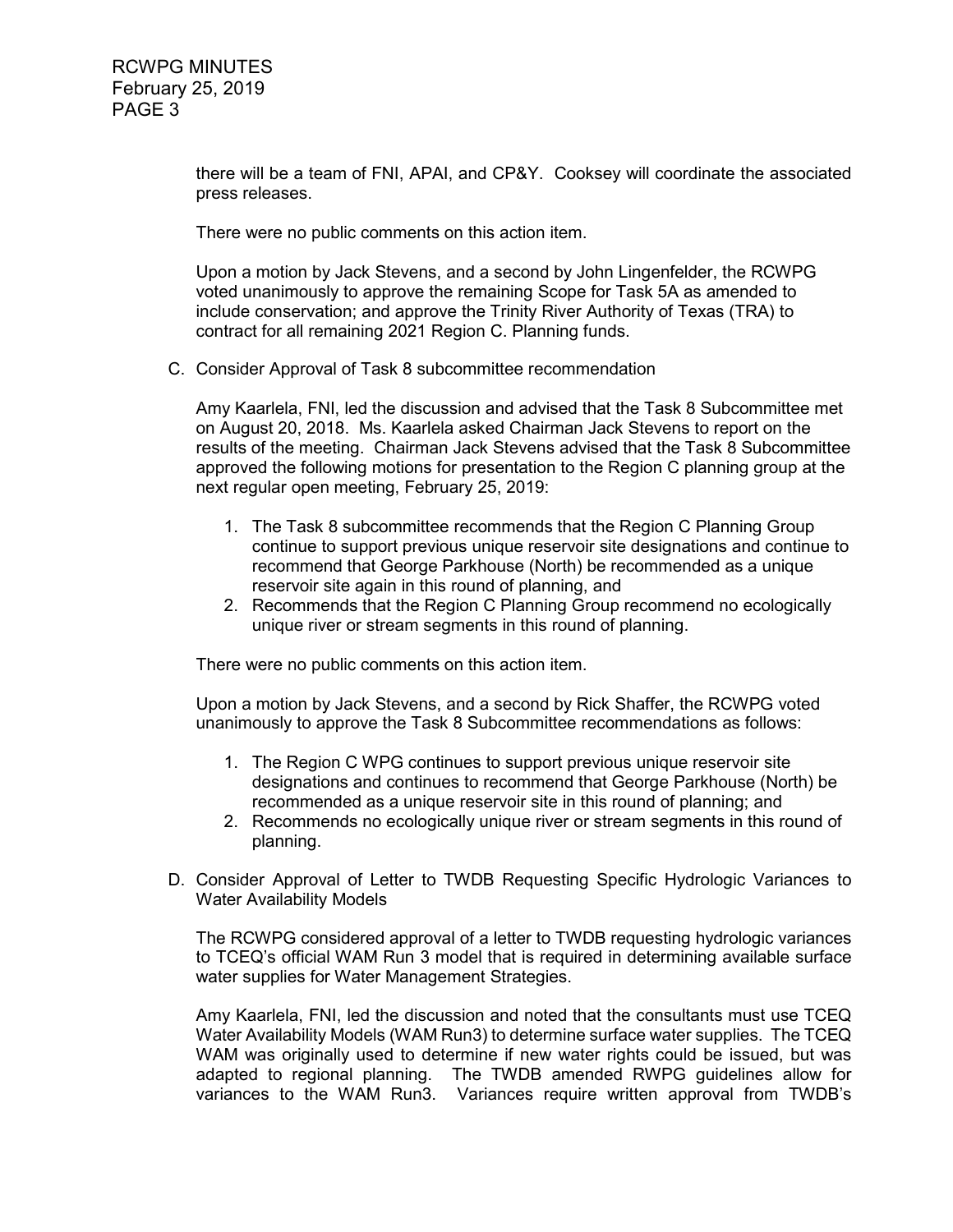Executive Administrator. The RCWPG must approve the variance request prior to sending to TWDB. Simone Kiel, FNI, added that the consultants will use water right applications for yield calculations.

Following are the Region C requested variances:

- Trinity River WAM, Future Lake Tehuacana
	- o Model at Safe Yield (TRWD)
	- o With same modifications for Trinity WAM as previous variance request
- Red River WAM
	- o Bois d'Arc Lake Use updated hydrology & project-specific environmental flows used by TCEQ in granting water right
	- o Off-Channel Reservoir
- Sulphur River WAM
	- o Use of Riverware software as used by Sulphur Basin Group in current studies with Corps of Engineers
	- o Same WAM modifications used to determine Ralph Hall firm yield water right
	- o New Drought of Record (extents WAM from 1996 to 2014)

There were no public comments on this action item.

Upon a motion by Tim Fisher, and a second by Russell Laughlin, the RCWPG voted unanimously to approve a letter to the Texas Water Development Board requesting specific hydrologic variances to Water Available Models (WAM) with the ability for consultants to make minor edits if needed.

E. Socio-Economic Impact Analysis

Amy Kaarlela, FNI, discussed the need for the RCWPG to take action to request TWDB to perform the socio-economic impact analysis of not meeting identified water needs for inclusion in the 2021 Regional Water Plans. The TWDB has a model to perform this analysis. Regions must officially request TWDB to perform this analysis.

There were no public comments on this action item.

Upon a motion by Steve Mundt, and a second by Jack Stevens, the RCWPG voted unanimously to submit a written request to the TWDB to perform the socio-economic impact analysis of not meeting identified water needs for inclusion in the 2021 Regional Water Plan.

#### IV. DISCUSSION ITEMS

A. Tom Kula, Executive Director, North Texas Municipal Water District (NTMWD) gave a brief introduction for this presentation by R. J. Muraski, Assistant Deputy Planning/CIP/Permitting, NTMWD, on the progress of Bois d'Arc Lake. Mr. Muraski provided an in-depth look at the progress of this lake from the beginning of the project in 2006 to the receipt of the USACE Section 404 permit in February 2018 and the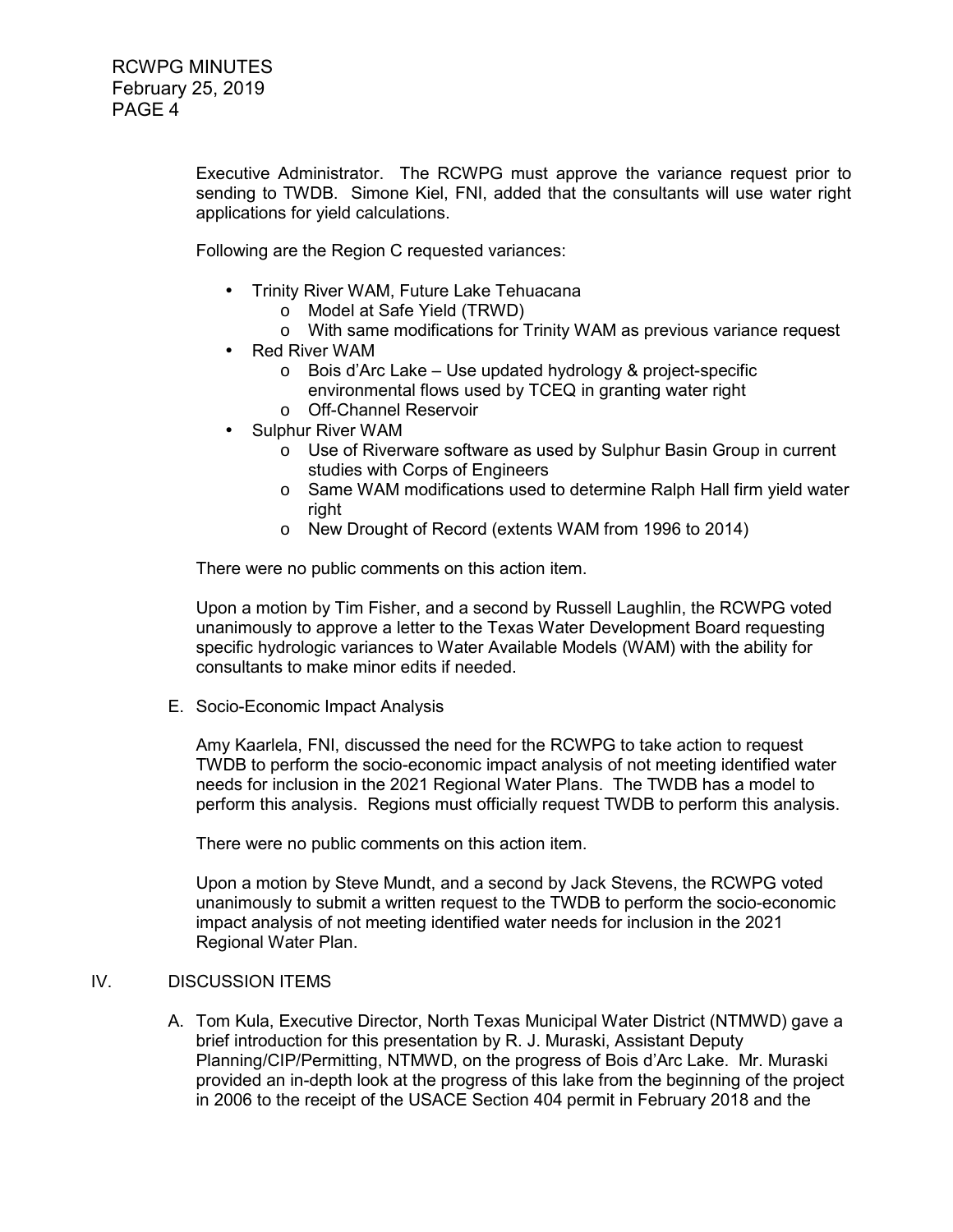beginning of construction in May 2018. Bois d'Arc is the first lake in Texas that is owned and operated by a water district. The other lakes are owned by the Corps of Engineers. Mr. Muraski's agenda included the following topics:

- Existing and Planned Supplies
- Permitting
- Program Components
- Construction Underway Water Delivery expected in 2022
- Challenges/Risks
- B. Presentation on large Water Management Strategies (Task 5A) Simone Kiel, FNI, led this discussion and advised that the TWDB requires regional water planning groups to consider types of Water Management Strategies (WMS) for water users. These strategies for entities with needs as follows:
	- Conservation
	- Drought Management (short-term)
	- Regionalization
	- Brackish Groundwater Desalination
	- Aquifer, Storage and Recovery (new strategy)
	- Seawater Desalination (new strategy)

 Ms. Kiel discussed the following parameters for the Aquifer, Storage and Recovery (ASR) strategy:

- Generic strategy
	- o 50,000 ac-ft/yr (for Major Water Providers)
- Assumptions:
	- o Excess surface water or reuse
	- o Dedicated WTP
	- o Trinity Aquifer
	- o 50 miles from source
	- o Facilities sized for high peak (water placed for storage then extracted; operate only part of the year)
- Evaluation
	- o Capital cost \$2.4 billion
	- o Unit cost \$15.20 per 1,000 gallons
	- o Technical uncertainties
		- Receiving aquifer
		- Availability of excess flows
		- **Infrastructure operation/maintenance**
	- o Large-scale ASR is not recommended
- C. Seek legislative recommendations from RCWPG Amy Kaarlela, FNI, led this discussion and stated:
	- Task/Chapter 8 allows RCWPG to make recommendations on:
		- o Legislative
		- o Administrative
		- o Regulatory Rules

 Ms. Kaarlela proceeded to present a recap of recommendations from the *2016 Region C Water Plan.*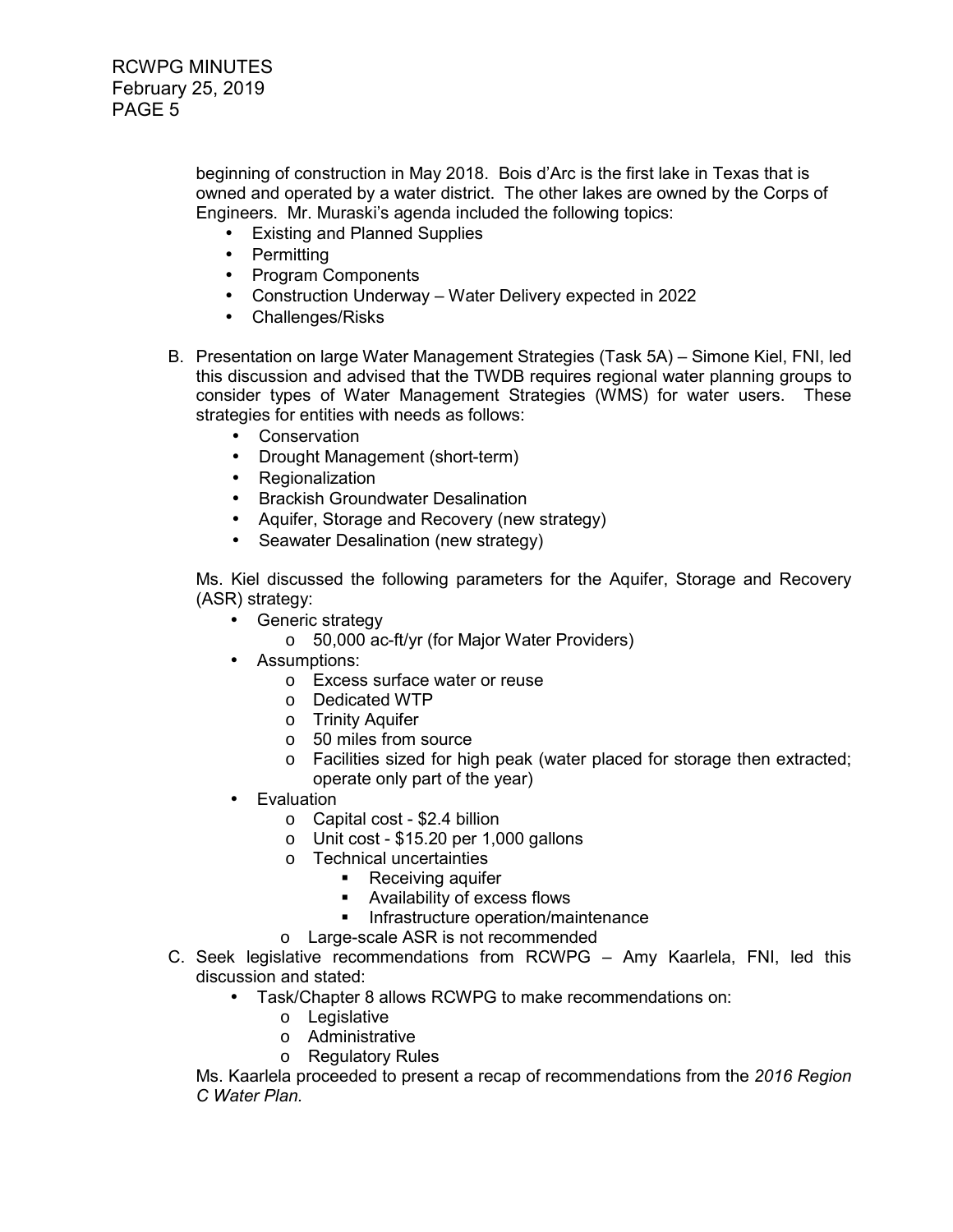Planning Process Recommendations

- Encourage formation of a Working Group on Stream Segments of Unique Ecological Value
- Support legislative and state agency findings regarding water use evaluation
- Allow waivers of plan amendments for entities with small strategies
- Coordination between TWDB and TCEQ to determine the appropriate data and tools for use in regional water planning and permitting
- TWDB's recognition of Region C's designation of the Sulphur River Basin Authority as a wholesale water provider in the regional water planning process

# TCEQ Policy and Water Rights

- Legislature should remove some of the unnecessary barriers to interbasin transfers
- Support recent changes to water code that exempt certain water right permits from cancellation for non-use

# State Funding and Water Supply Program

- Continue and expand State Funding for TWDB, SWIFT, WIF, and other loans and programs, State Participation Program
- Expand eligibility for SWIFT funding to include consistency with adopted regional water plans
- More State Funding for water conservation efforts
- State Funding for reservoir site acquisition
- Consider alternative financing arrangements for large projects
- Adequate funding of Groundwater Conservation Districts
- Funding for NRCS structures as a form of watershed protection

## Water Reuse and Desalination

- Support research to advance reuse and desalination
- Funding assistance for desalination and water reuse projects

## State and Federal Programs

- Continued and increased State support for efforts to develop water supplies from Oklahoma
- Oversight of Groundwater Conservation District rule making
- Revise Federal Section 316(b) regulations on power plant cooling water
- Reallocation of storage in and maintenance of Federal reservoirs
- Funding of long-range Federal water supply projects

## Select Water Planning Bills Currently in Texas 86<sup>th</sup> Legislature

- HB 100 Relating to information on projected changes in weather and water availability in strategic plans of certain state agencies
- HJR 11 Proposing a constitutional amendment providing for the issuance of additional general obligation bonds by the TWDB (not to exceed \$200M)
- SB 900 Relating to state and local planning for and responses to drought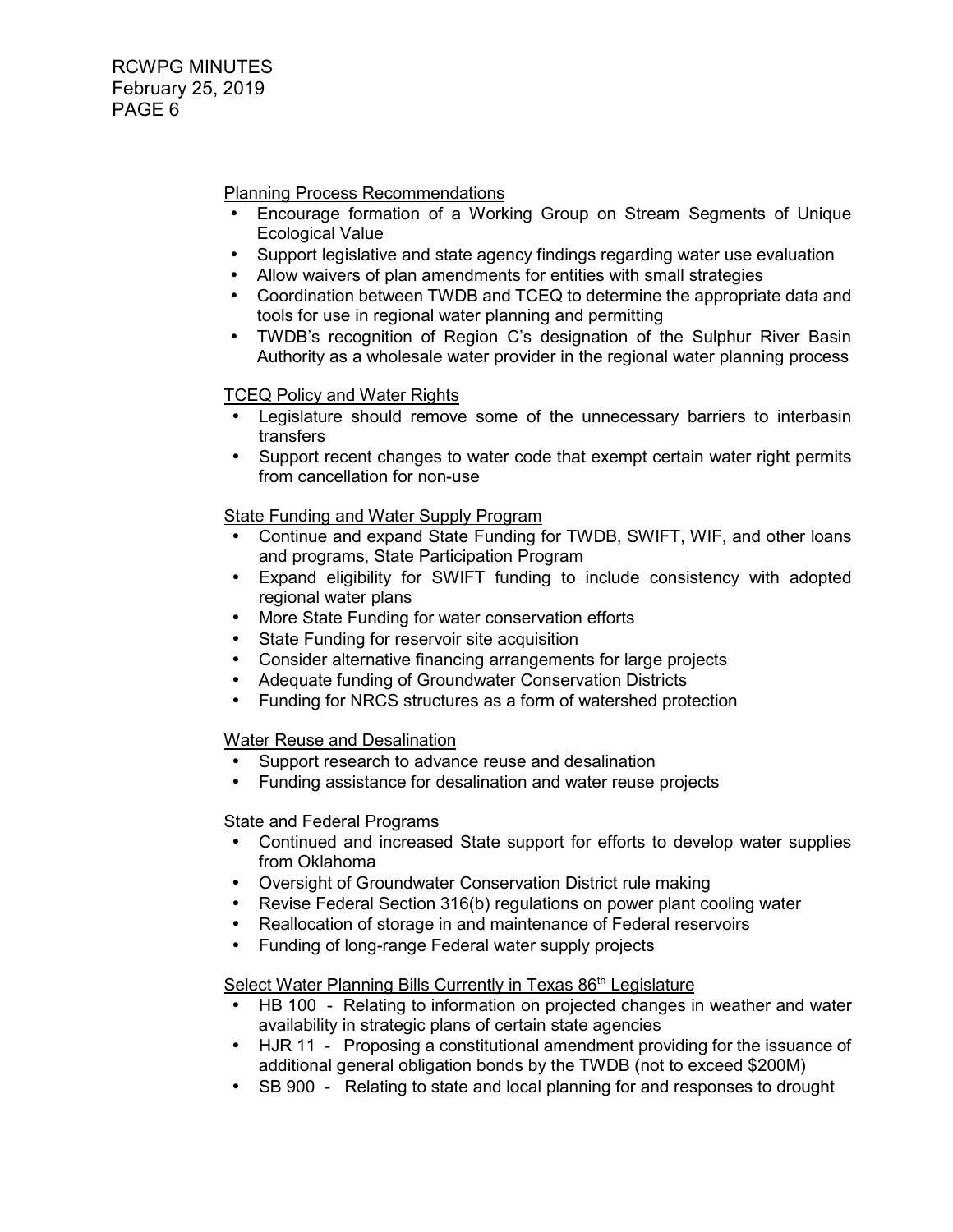- HB 245 Relating to a requirement to make certain environmental and water use permit applications available online
- Multiple bills introduced by Lyle Larson; development/regulation of fresh and brackish groundwater; new Interregional Planning Council

 Ms. Kaarlela advised that she will present an update at the next Region C meeting on the bills that were passed in this legislative session.

- D. Prioritization Uniform Standards Committee Report This discussion was led by Sarah Backhouse, TWDB Interim Project Manager. Ms. Backhouse provided background information on the Uniform Standards Stakeholder Committee as follows:
	- HB 4 (83<sup>rd</sup>) created a State Water Implementation Fund for Texas (SWIFT)
	- Directed TWDB to create a stakeholder committee (SHC) of RWPG Chairs or designees
	- The SHC must establish uniform standards to be used by RWPGs in prioritizing projects
	- Uniform standards must be approved by the TWDB
	- TWDB is directed to consult the SHC periodically regarding regional prioritization of projects
	- **Sept. 2013** SHC established
	- **Nov. 2013** SHC adopted standards
	- **Dec. 2013** Board approved standards
	- **By June (draft) and Sept. (final) 2014**  RWPGs applied standards to 2011 RWPs
	- **Jan. 2015** SHC reconvened to review standards for application to 2016 RWPs (due 12/1/2015 with final RWPs)
	- **2017** TWDB recommended that the SHC meet at least once per planning cycle to review the uniform standards
	- **Nov. 2018**  SHC reconvened for 2021 RWPs
	- Regional-level prioritization per Texas Water Code Section 15.436:
		- 1) The decade of need
		- 2) The feasibility of the project
		- 3) The viability of the project
		- 4) The sustainability of the project
		- 5) The cost-effectiveness of the project

Criteria and scoring were further defined in the Uniform Standards

- The final product is a prioritized list of recommended water management strategy projects for each RWPG
- The regional prioritization of each project is incorporated into the state prioritization based on its relative percentile within the overall ranking of all other projects *within that region*

By consensus, the changes included:

- Standards 1A (decade online) and 1B (decade funded) were updated to reflect current planning horizon decades (i.e. 2020-2070)
- Standard 2A (supporting data for water availability) language that relates to the allocation of 5 points was revised as: "Field tests, and measurements, or project specific studies confirm sufficient quantities of water."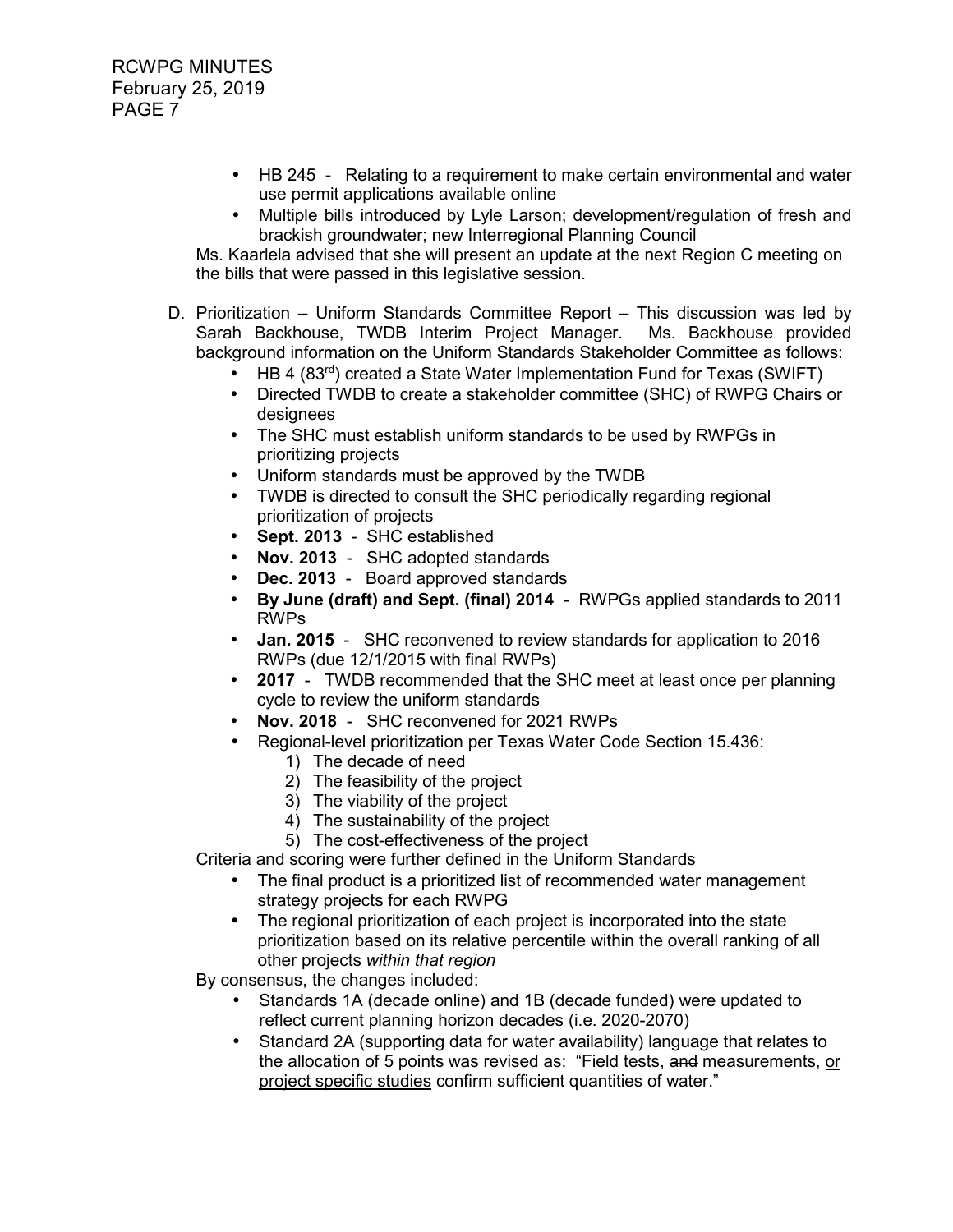RCWPG MINUTES February 25, 2019 PAGE 8

- Standard 2D (sponsor request in writing) was revised to remove the reference to the 2016 Plan.
- The scoring system was not changed
- The TWDB Guidance Document will be updated to reflect SHC changes and made available for optional use.
- The TWDB will consider approving the revised Uniform Standards at the February 25<sup>th</sup> Board meeting. (Note: This item was approved by TWDB)
- The SHC intends to reconvene during the first year of the  $6<sup>th</sup>$  cycle of regional water planning.
- E. TWDB Comments on Technical Memorandum Amy Kaarlela, FNI, explained that this is a midpoint deliverable in the RWPG process to improve the IPP. The TWDB comments were as follows:
	- In IPP, clarify how sedimentation in reservoirs was calculated
	- In IPP, include North Lake and Valley Lake
	- Confirm Benbrook Lake elevation; typo in comments of WAM input file; calculations were correct
	- Clarify yield of TRWD West Fork System (stand-alone vs. system yield; firm vs. safe yield)
	- In IPP, clarify assumptions about continued dredging of White Rock Lake
	- Clarify firm yield of Lake Moss (modeled yield>water right)
	- More recent WAM base file available from TCEQ
- F. Chapters 1, 2, & 3 provided for comment Dario Sanchez, CPY, advised the planning group of the updated sections of Chapter 1, which were:
	- Description of Region C
	- Economic Activity
	- Current Water Uses & Demand Centers
	- Current Sources of Water Supply
	- Water Providers
	- Agricultural and Natural Resources in Region C

Changes from 2016 RCWP to 2021 RCWP

- Population of Region C increased by approximately 8%
- Manufacturing is now second largest user instead of Mining (1<sup>st</sup> being Municipal)
- Less over pumping of Groundwater Aquifers
- New definition of Wholesale Water Provider (WWP)
- Removed entities that used to qualify as WWPs:
	- o Argyle WSC
	- o Cross Timbers WSC
	- o East Cedar Creek FWSD
	- o Lake Cities MUA
	- o West Cedar Creek MUD

 Abigail Gardner, FNI, briefed the planning group on Chapters 2 and 3 and advised that the information in these chapters does not deviate over 2%. Ms. Gardner provided charts to illustrate the small change in numbers.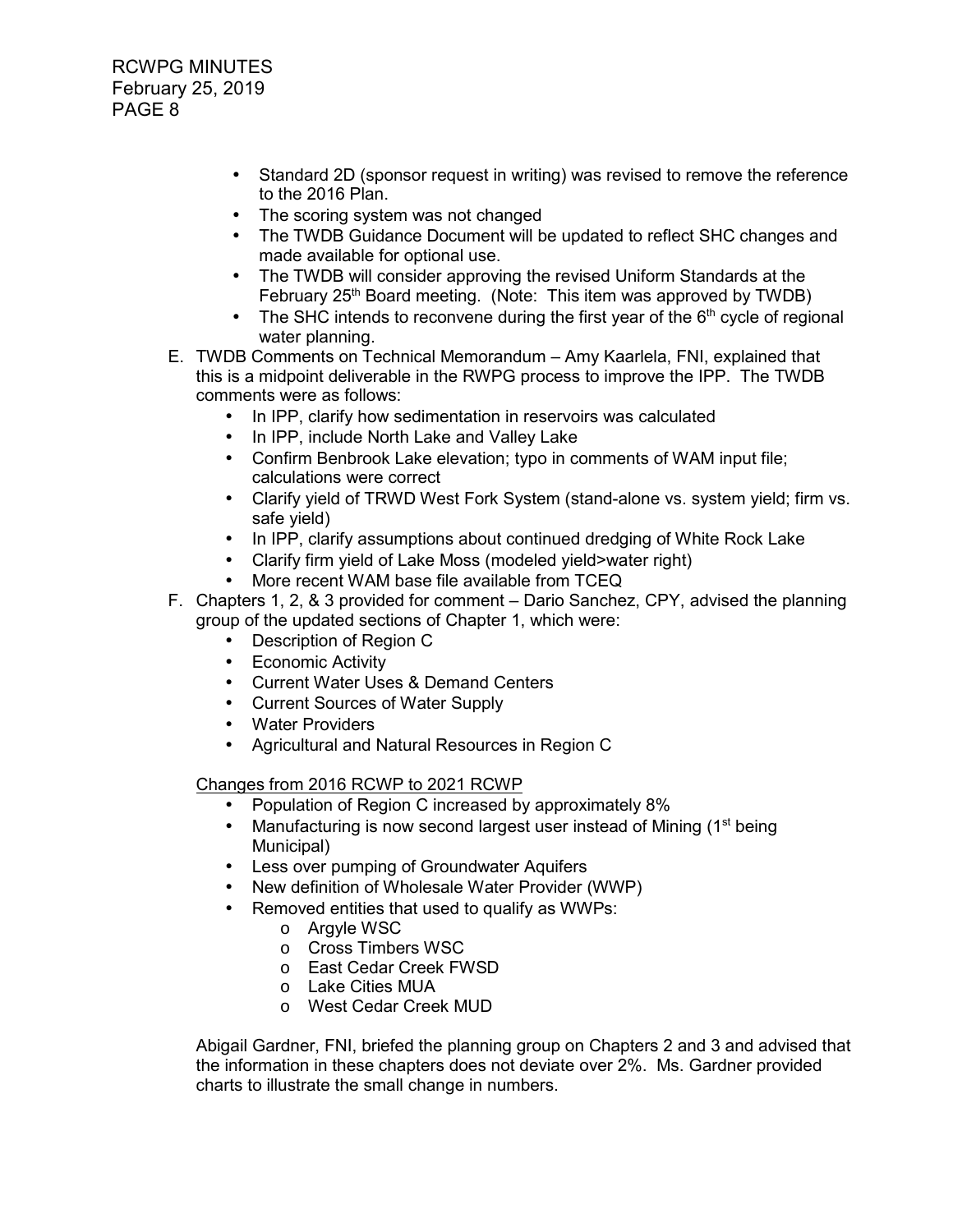RCWPG MINUTES February 25, 2019 PAGE 9

- G. Conservation Task 5B Brian McDonald, APAI, briefed the planning group on this task which included:
	- Scope of work
	- Approach to developing conservation water management strategies
	- Evaluation of TWDB Municipal Water Conservation Planning Tool

#### Scope of Work

- Identify, evaluate, and recommend water conservation WMSs
	- $\circ$  Consider water conservation practices and drought management measures for each identified water need
	- $\circ$  Consider strategies to address issues revealed by water loss audits
	- o Include:
		- Water conservation practices for each group that is required to develop a Water Conservation Plan
		- **Drought management measures for each group that is required to** develop a Drought Contingency Plan
		- A water conservation strategy that will result in the highest practicable level of water conservation and efficiency achievable for each WUG/WWP that is to obtain water from a proposed interbasin transfer under Texas Water Code 11.085
		- **If a water conservation strategy and/or a drought management strategy** is not recommended to meet a need, document the reason.

 Approach to Conservation Water Management Strategies for 2021 Region C Water Plan

- Gather and review current information on existing and planned conservation practices
	- o Surveys
	- o Meetings with WWPs and WUGs
	- o Water conservation plan and drought contingency plans (due May 2019)
	- o Statewide Water Conservation Quantification Project (August 2017)
- Consider changes to the Water Conservation Plan
- Develop a Water Conservation Package that is:
	- o Practicable for implementation in Region C
	- o Projected to provide long-term water savings
	- o Projected to provide reasonable water savings at reasonable cost for a wide range of WUGs
- Recommend Water Conservation Package for municipal WUGs that meet the following criteria:
	- o Projected total water demand exceeds existing water supply
	- o Projected total water demand is greater than 140 gpcd
	- o Measure is not already implemented
	- o Measure is applicable to WUG
	- o A sponsor can be identified to implement the measure
- Present recommendations to the RCWPG in September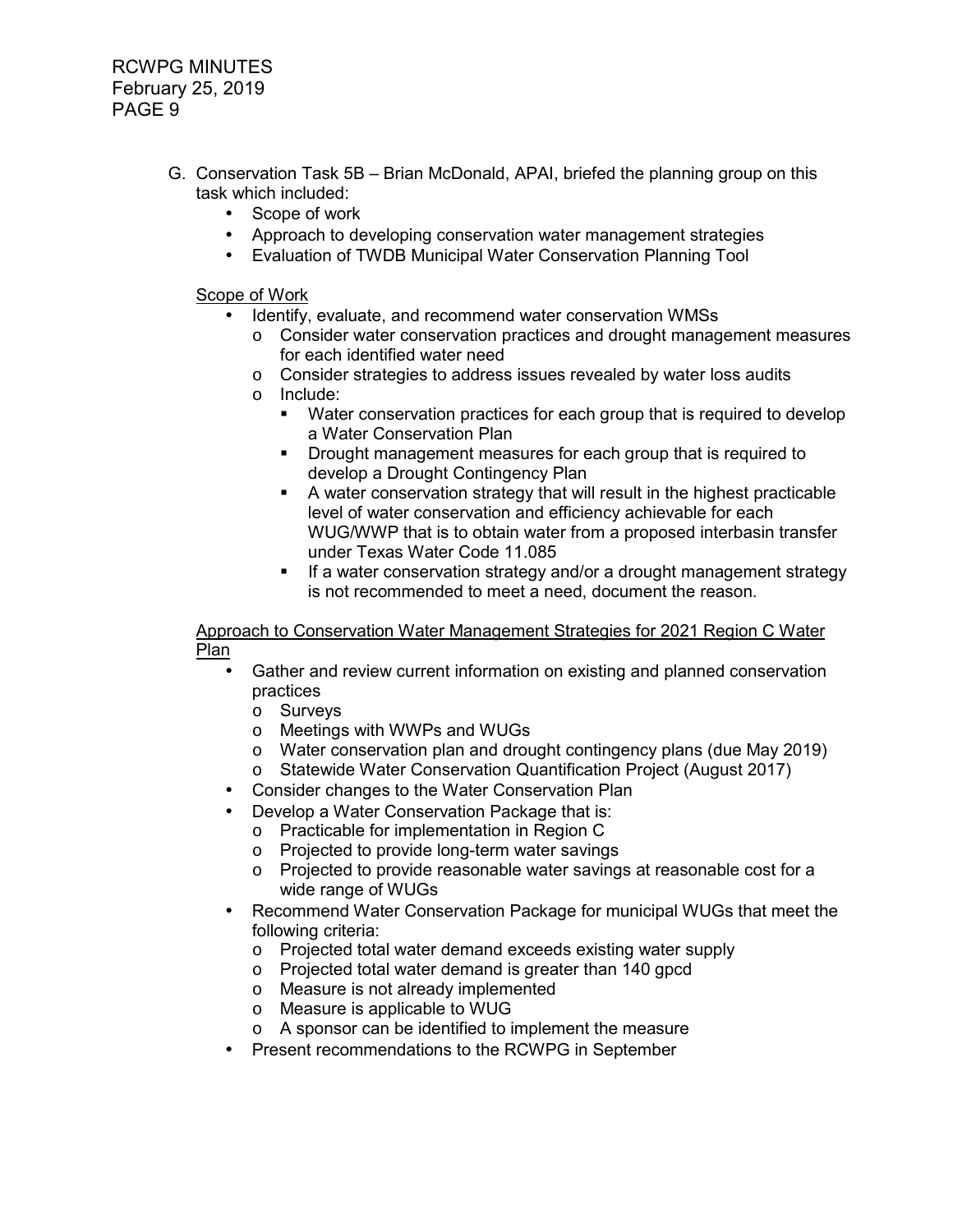# TWDB Municipal Water Conservation Planning Tool

- The Conservation tool was developed to:
	- o Assist water utilities with their water conservation planning and reporting
	- $\circ$  Assist regional water planning groups with development of their municipal conservation water management strategies
	- o Spreadsheet-based tool with:
		- Preloaded 2020-2070 projections for 96 Region C WUGs (population, connections, water demand, water loss)
		- **16 reloaded water conservation measures with savings and cost** assumptions for SF, MF, and lCl implementation
		- Space for up to 20 user-defined water conservation measures
	- o Can be used to evaluate water savings and costs for a single WUG for different combinations of water conservation measures
- Review of TWDB Municipal Water Conservation Planning Tool
	- o Issues with use of the Tool for regional water planning:
		- Tool for single WUG only
			- $\triangleright$  Would have to develop 288 individual files and link together
		- **Preloaded 2020-2070 water demand is not the regional planning water** demand projections
			- $\triangleright$  Would require programming to load the proper data
		- **Preloaded water conservation measures do not necessarily match the** Region C conservation water management strategies (TBD)
			- $\triangleright$  Preloaded strategies focus on rebates, direct install programs, and audits
			- $\triangleright$  Region C strategies have focused on education, utility improvements, and ordinances – would have to load these into tool
- Region C Water Conservation Planning Tool
	- o Series of linked spreadsheet files:
		- Used to evaluate water savings and costs for 2006, 2011, and 2016 Region C Water Plans
		- One file for each conservation water management strategy all 288 Region C municipal WUGs evaluated
		- One file for each data type
		- **Far fewer linked files than TWDB Tool**
	- o Regional water planning data easily updated
	- o Conservation water management strategies recommended in previous Region C Water Plans already in place
- Recommendation for Evaluation of Conservation Water Management Strategies o Continue to use the Region C Water Conservation Planning Tool
	- Does the same thing as the TWDB's Tool
	- When reasonable, use water savings and cost assumptions from the TWDB Tool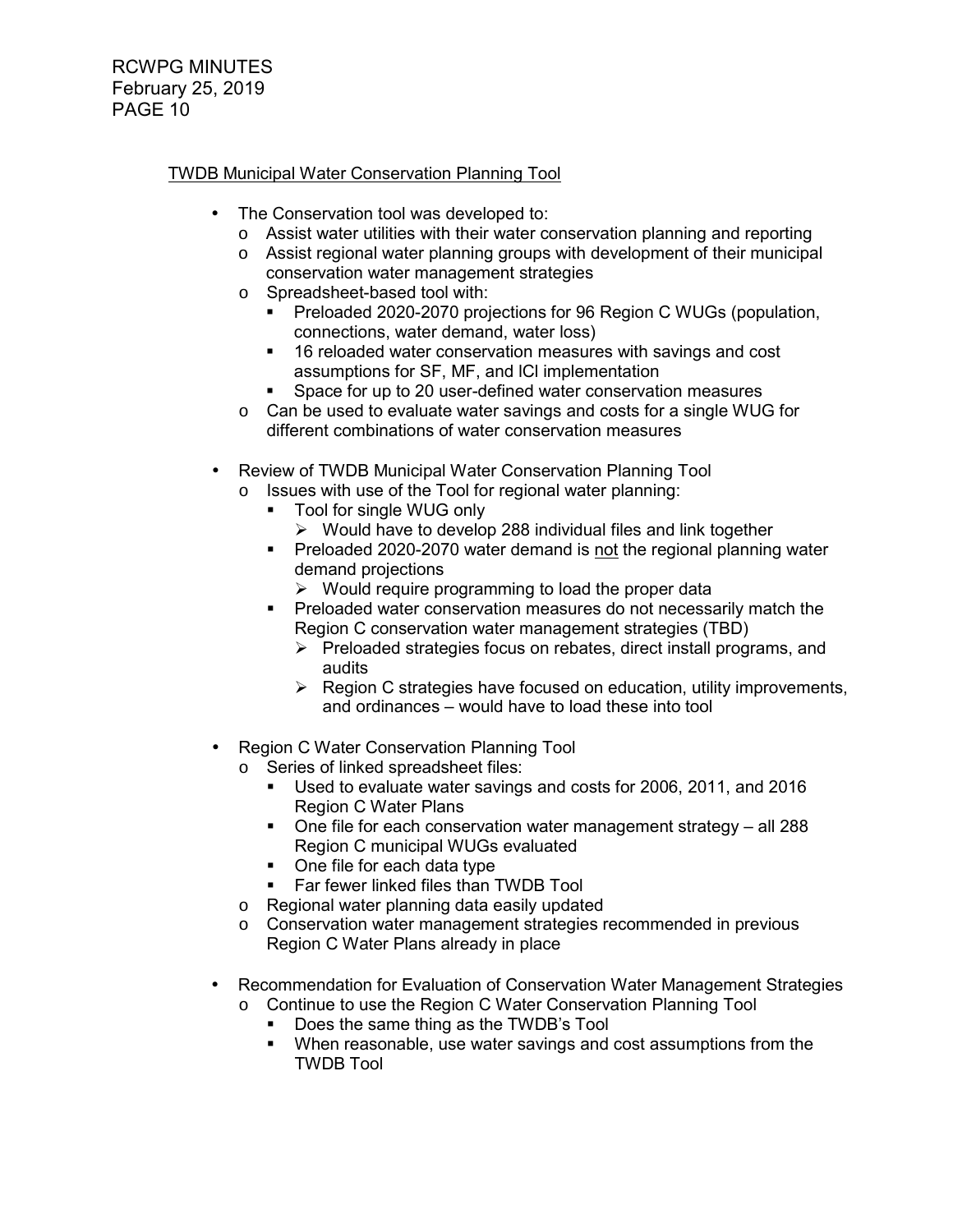RCWPG MINUTES February 25, 2019 PAGE 11

#### V. OTHER DISCUSSION

- A. Updates from the Chair None
- B. Report from Regional Liaisons
	- Region B Jack Stevens reported there was a drought of record and population change for Region B.
	- Region D David Nabors advised that Region D is basically doing the same activities as Region C.
	- Region C None
	- Region H Chairman Ward said Region H is likewise doing the same as Region C.
- C. Report from Texas Water Development Board Sarah Backhouse, TWDB, advised that the Technical Memorandums which were due by September 10, 2018 have been posted on the TWDB website. The TWDB has provided informal comments to the RWPGs based on their Water Science and Conservation staff review of the technical memorandum data and methodologies.

 Ms. Backhouse also briefed the planning group on tools designed by the TWDB to assist the RWPGs in their planning process. These tools include:

- **Data Visualization Map** This map links directly to the DB22 database and displays WUG needs and surpluses across the state. This map was provided to all RWPG Chairs, Political Subdivisions, and technical consultants. One potential use of this map is to spatially identify WUGs with needs in a reasonable proximity that regional facilities may be worth considering.
- **WMS Evaluation Tools**
	- o Uniform Costing Tool: In lieu of more detailed and accurate project specific costs, this tool is required to be used in accordance with Exhibit C, Section 5.5.1.
	- o Conservation Planning Tool: An optional tool for use by RWPGs. One intended use is to assist in calculating the potential volumes from municipal water conservation strategies.
	- o Drought Management Impact Estimating Tool: This tool is intended to provide water user group specific values of water per acre-feet and assist in estimating the economic impact of the water volumes reduced by implementation of drought management strategies. This optional tool is anticipated to be available in the fall of 2019.

 Ms. Backhouse added that RWPGs are required to consider recommendations from the Drought Preparedness Council. The Council is in the process of developing these recommendations. Ms. Backhouse also advised that the TWDB has a Regional Water Planning Educational Information webpage that includes a link to the new member page, planning related information sheets, guidance documents and presentations.

 The final topic Ms. Backhouse discussed was the Public Water System Viewer. The Viewer mapping application was developed to facilitate the collection of digital maps for retail water service areas of all community public water systems (PWS) in the state of Texas.